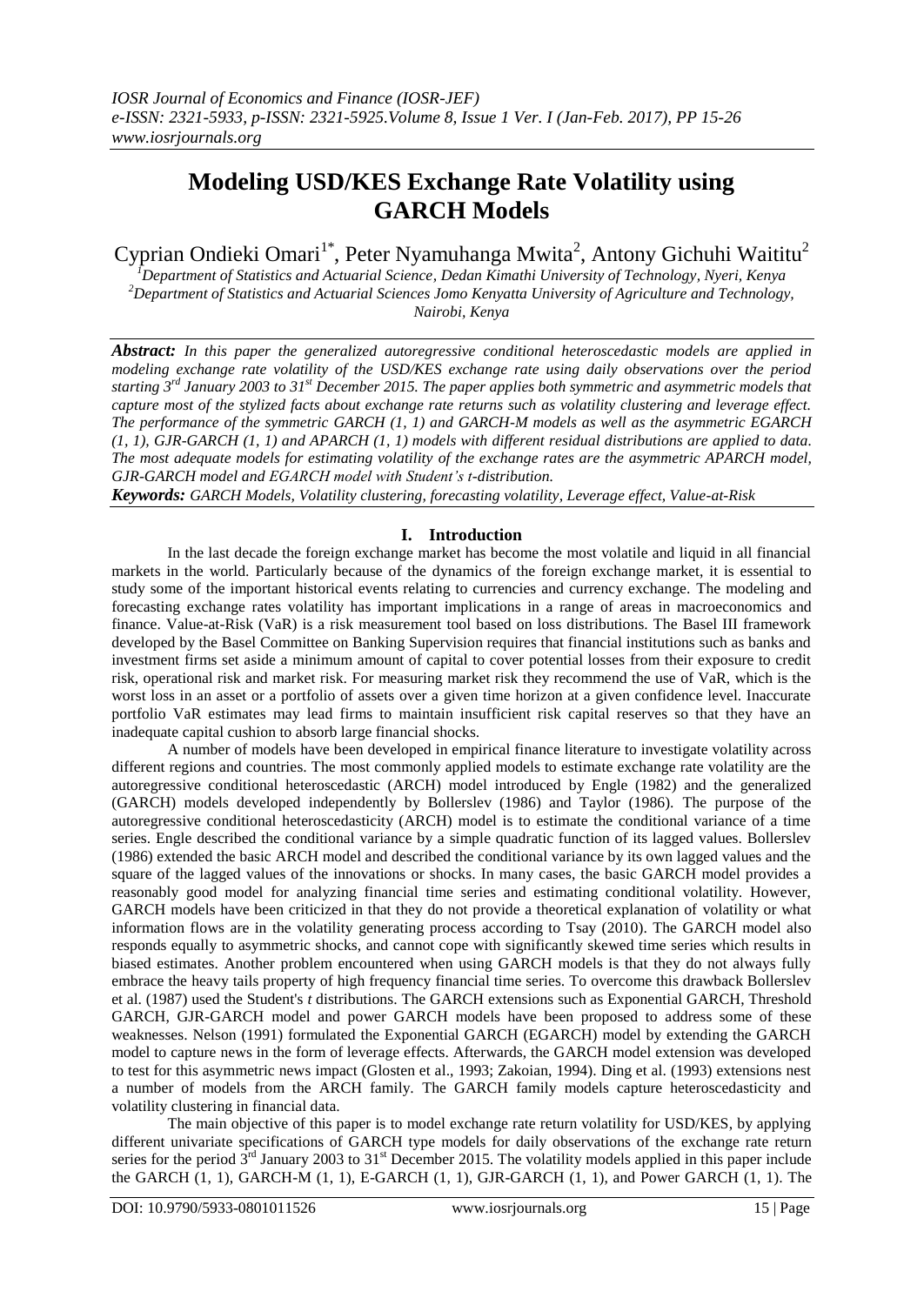relative performance of the symmetric and asymmetric GARCH family models in estimating and forecasting Value-at-Risk using the USD/KES exchange rates is also tested.

The remainder of this paper is organized as follows. Section 2 provides the overview of symmetric and asymmetric GARCH family models used throughout the paper. Section 3 describes the data and empirical results and finally, Section 4 concludes the paper.

#### **II. Methodology**

The traditional methods of measuring volatility (variance or standard deviation) are unconditional and cannot capture the characteristics exhibited by financial time series data, such as, time varying volatility, volatility clustering, excess kurtosis, heavy tailed distribution, leverage effect and long memory properties. The most commonly used models that capture these properties of financial time series data are the Autoregressive Conditional Heteroskedasticity (ARCH) model and its generalization, the Generalized Autoregressive Conditional Heteroskedasticity (GARCH) models. In this paper different univariate GARCH specifications are applied to model USD/KES exchange rate return volatility and these models are GARCH (1, 1), GARCH-M (1, 1), EGARCH (1, 1), GJRGARCH (1, 1) and APARCH (1, 1). In presenting these different models, there are two distinct equations or specifications, the first the conditional mean and the conditional variance which are briefly reviewed in this methodology.

## **2.1 Conditional Mean Equation**

The exchange rate return moving pattern might be an autoregressive (AR) process, moving average (MA) process or a combination of AR and MA processes i.e. (ARMA) process. For the purposes of this study the mean equation is modified to include appropriate AR and MA terms to control for autocorrelation in the data. For example, in ARMA (1, 1) process pattern would be:

$$
Y_{t} = \sum_{i=1}^{p} \alpha_{i} Y_{t-i} + \varepsilon_{t} + \sum_{j=1}^{q} \beta_{j} \varepsilon_{t-j}
$$
\n(1)

where  $Y_t$  is a time series being modeled.

#### **2.2 Volatility Modeling**

The existing models of volatility can be divided into two main categories, symmetric and asymmetric models. In the symmetric models, the conditional variance only depends on the magnitude, and not the sign, of the underlying asset, while in the asymmetric models the positive or negative shocks of the same magnitude have different effect on future volatility.

#### **2.3 Symmetric GARCH Models**

#### **2.3.1 Generalized Autoregressive Conditional Heteroscedasticity (GARCH) Model**

In this model, the conditional variance is represented as a linear function of its own lags. The general form of the GARCH *(p, q)* model is given by:

$$
r_{i} = \mu + y_{i}, \qquad y_{i} = \sigma_{i} \varepsilon_{i}
$$
  

$$
\sigma_{i}^{2} = \omega + \sum_{i=1}^{p} \alpha_{i} y_{i-i}^{2} + \sum_{j=1}^{q} \beta_{j} \sigma_{i-j}^{2}
$$
 (2)

where  $r_t$  are the logarithm returns of the financial time series at time *t*,  $\mu$  are mean value of the returns,  $y_t$  are the error terms (innovations) from the mean equation, and it can split into a stochastic piece  $\mathcal{E}_t$  and a time dependant standard deviation  $\sigma_t$  characterizing the typical size of the terms.  $\varepsilon_t$  is a zero mean, identical and independent distribution, which is assumed to have normal distribution, *t* distribution and skew *t* distribution and

 $\omega > 0, \alpha_i \geq 0, \beta_j \geq 0$ , with constrains that  $\sum \alpha_i + \sum \beta_j < 1$  $\sum_{i=1}^r \alpha_i + \sum_{j=1}^r \beta_j <$ *q j j p i*  $\alpha_i + \sum \beta_j < 1$ . In most empirical applications the basic

GARCH  $(1, 1)$  model fits the changing conditional variance of the majority of financial time series reasonably well. The GARCH  $(1, 1)$  model is given by the following equation:

$$
\sigma_t^2 = \omega + \alpha_1 y_{t-1}^2 + \beta_1 \sigma_{t-1}^2
$$
\n(3)

To guarantee a positive variance at all instances, the following restricts are imposed  $\omega > 0$  and  $\alpha_1, \beta_1 \ge 0$ .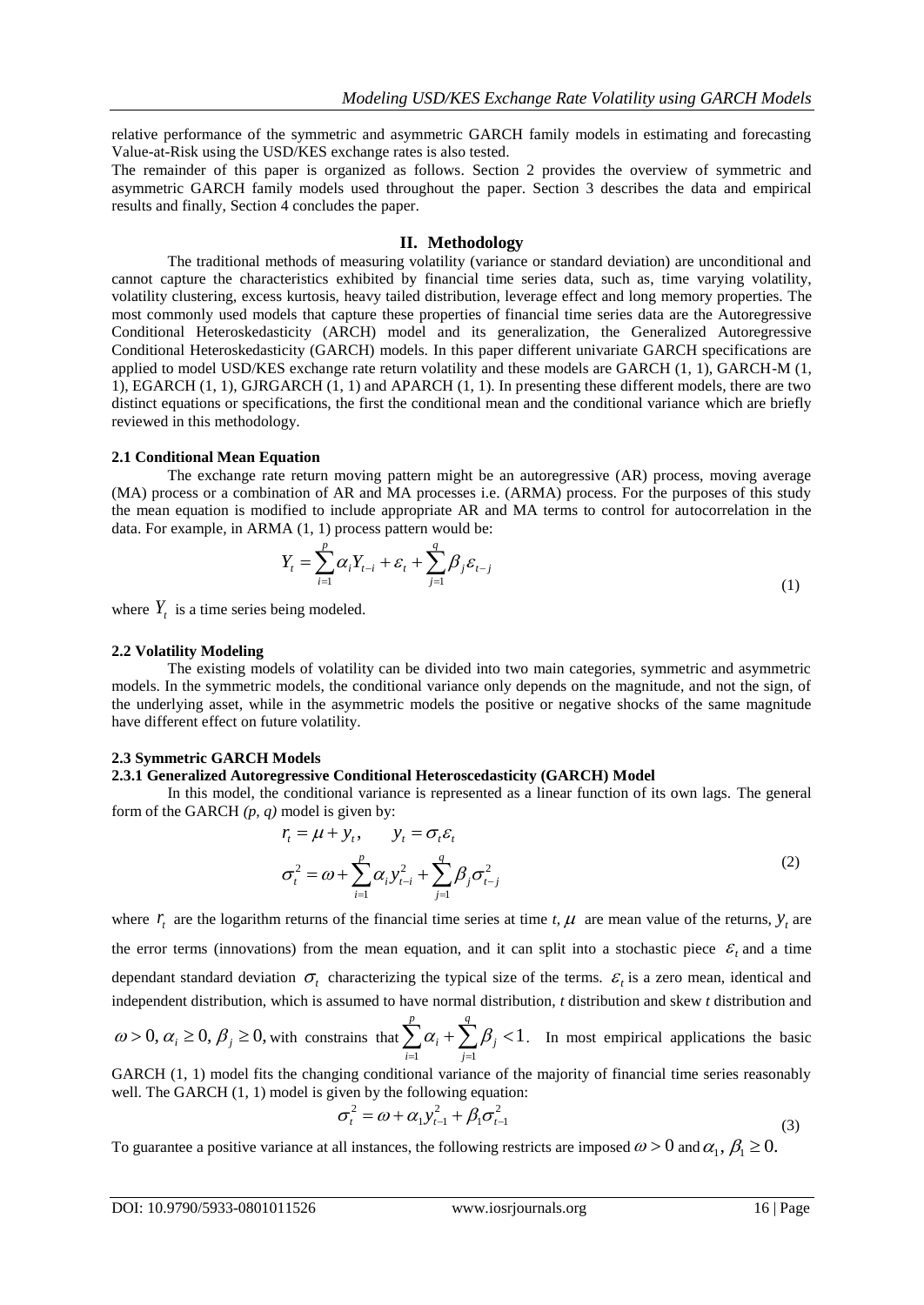In many cases, the basic GARCH model provides a reasonably good model for analyzing financial time series and estimating conditional volatility. However, there are some aspects of the model which can be improved so that it can better capture the characteristics and dynamics of a particular financial time series. Ever since the GARCH (p, q) model was introduced by Bolleslev (1986), new GARCH extension models which address the different weaknesses of the GARCH model and capture different characteristics of the financial time series data have been invented.

#### **2.3.2 The GARCH-in-Mean (GARCH-M) Model**

In finance, high risk is often expected to lead to high returns. To model such a phenomenon one may consider the GARCH-M Model of Engle, Lilien, and Robins (1987) where "M" stands for GARCH in the mean. This model is an extension of the basic GARCH framework which allows the conditional mean of a sequence to depend on its conditional variance or standard deviation. A simple GARCH-M (1, 1) model is given by:

$$
r_{t} = \mu + \lambda \sigma_{t}^{2} + y_{t}, \qquad y_{t} = \sigma_{t} \varepsilon_{t}, \quad \varepsilon_{t} \sim N(0, \sigma_{t}^{2})
$$
  

$$
\sigma_{t}^{2} = \omega + \alpha_{1} y_{t-1}^{2} + \beta_{1} \sigma_{t-1}^{2}
$$
 (4)

where  $\mu$  and  $\lambda$  are constants. The parameter  $\lambda$  is called the risk premium parameter. A positive  $\lambda$  indicates that the return is positively related to its volatility.

### **2.4 Asymmetric GARCH Models**

In practice, the price of financial assets often reacts more pronouncedly to "bad" news than "good' news. Such a phenomenon leads to a so called leverage effect, as first noted by Black (1976). The term "leverage" stems from the empirical observation that the volatility (conditional variance) of a stock tends to increase when its returns are negative. The leverage effect causes the asymmetries of variance dynamics and points out the drawbacks of GARCH model because of its symmetric effect towards the conditional variance. In order to capture the asymmetry in return volatility ("leverage effect"), a new class of models was developed, termed the asymmetric GARCH models. This paper uses the following asymmetric GARCH models; EGARCH GJR-GARCH and Asymmetric Power ARCH (APARCH) model for capturing the asymmetric phenomena.

#### **2.4.1 The Exponential GARCH (E-GARCH) Model**

The general form of the Exponential GARCH (*p, q*) model introduced by Nelson (1991) is given by

$$
\ln (\sigma_t^2) = \omega + \sum_{i=1}^p \alpha_i \left| \frac{y_{t-i}}{\sigma_{t-i}} \right| + \gamma_i \frac{y_{t-i}}{\sigma_{t-i}} + \sum_{j=1}^q \beta_j \ln \sigma_{t-j}^2
$$
 (5)

where  $\gamma$  is the asymmetric response parameter that can take a positive or negative sign depending on the effect of the future uncertainty. The simplest form is the EGARCH (1, 1) model, which is given by:

$$
\ln \sigma_t^2 = \omega + \alpha_1 \left| \frac{y_{t-1}}{\sigma_{t-1}} \right| + \gamma_1 \frac{y_{t-1}}{\sigma_{t-1}} + \beta_1 \ln \sigma_{t-1}^2 \tag{6}
$$

For a positive shock  $\frac{y_{t-1}}{y} > 0$ , 1  $\frac{1}{1}$ i, *t t y*  $\frac{t}{\sigma_{\text{eff}}} > 0$ , the equation becomes

$$
\ln \sigma_t^2 = \omega + (\alpha_1 + \gamma_1) \frac{y_{t-1}}{\sigma_{t-1}} + \beta_1 \ln \sigma_{t-1}^2
$$
\n(7)

whereas for a negative shock  $\frac{y_{t-1}}{x} < 0$ , 1  $\frac{1}{2}$ - $\overline{a}$ *t t y*  $\frac{t}{\sigma_{\text{eff}}}$  < 0, the equation becomes

$$
\ln \sigma_t^2 = \omega + (\alpha_1 - \gamma_1) \frac{y_{t-1}}{\sigma_{t-1}} + \beta_1 \ln \sigma_{t-1}^2
$$
\n(8)

#### **2.4.2 The Glosten, Jagannathan and Runkle GARCH (GJR-GARCH) Model**

The GJR-GARCH model is another type of asymmetric GARCH models, which was proposed by Glosten, Jagannathan and Runkle (1993). The variance equation of GJR-GARCH (*p, q*) is given by

$$
\sigma_t^2 = \omega + \sum_{i=1}^p \alpha_i y_{t-i} + \sum_{j=1}^q \beta_j \sigma_{t-j}^2 + \gamma_i I_{t-i} y_{t-i}
$$
\n(9)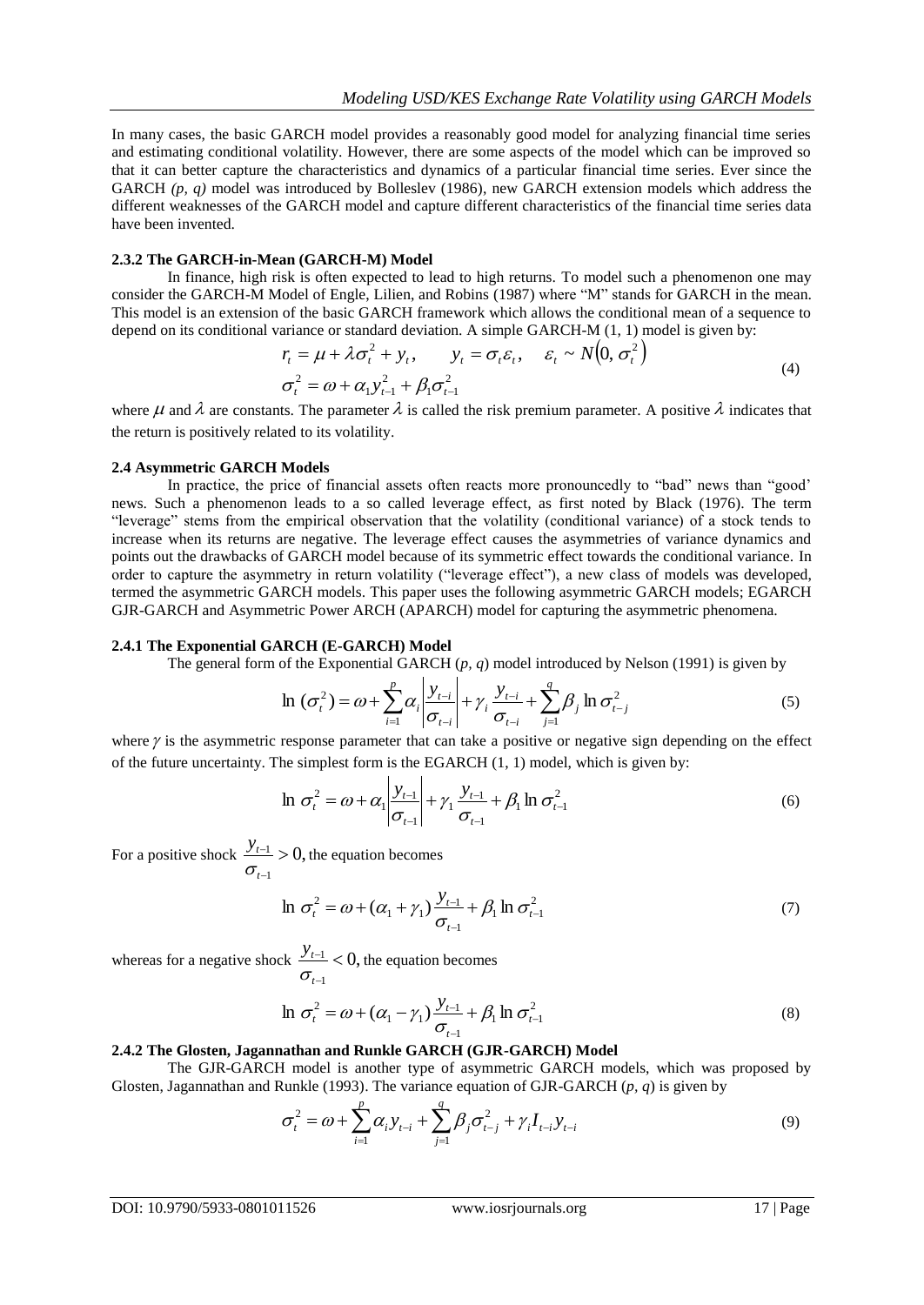where  $\alpha$ ,  $\beta$  and  $\gamma$  are constant parameters, and I is a dummy variable (indicator function) that takes the value zero (respectively one) when  $y_{t-i}$  is positive (negative). If  $\gamma$  is positive, negative errors are leveraged (negative innovations or bad news has a greater impact than the positive ones). The parameters of the model are assumed to be positive and that  $\alpha + \beta + \gamma/2 < 1$ . If all leverage coefficients are zero, then GJR-GARCH model reduces to GARCH model. This means one can test a GARCH model against a GJR-GARCH model using the likelihood ratio test.

#### **2.4.3 The Power GARCH (PGARCH) Model**

Ding, Engle and Granger (1993) introduced the asymmetric power ARCH model also called APARCH (*p, q*) specification to deal with asymmetry. The variance equation of APARCH *(p, q)* can be written as

$$
\sigma_t^{\delta} = \omega + \sum_{i=1}^p (\alpha_i |y_{t-i}| - \gamma_i y_{t-i})^{\delta} + \sum_{j=1}^q \beta_j \sigma_{t-j}^{\delta}
$$
\n(10)

where  $\omega > 0$ ,  $\delta > 0$ ,  $\alpha_i \ge 0$ ,  $-1 < \gamma_i < 1$ ,  $i = 1, ..., p$ ,  $\beta_j \ge 0$ ,  $j = 1, ..., q$ .  $\alpha_i$  and  $\beta_i$  are the standard

ARCH and GARCH parameters,  $\gamma$ <sub>i</sub> are the leverage parameters and  $\delta$  is the parameter for the power term. The symmetric model sets  $\gamma_i = 0$  for all *i*. When  $\delta = 2$ , Equation (10) becomes a classic GARCH model that allows for leverage effects and when  $\delta = 1$ , the conditional standard deviation will be estimated. In addition, we can increase the flexibility of the APARCH model by considering  $\delta$  as another coefficient that must also be estimated.

In this paper, conditional volatility is estimated using the probability distributions that are available in the rugarch package which include; normal, Student *t* and skewed Student *t*-distribution. Engle (1982) assumed that asset returns follow a normal distribution. However, the asset returns are not normally distributed, so the normality assumption could cause significant bias in VaR estimation and could underestimate the volatility. A number of authors evidenced that standard GARCH models with normal empirical distributions have inferior forecasting performance compared to models that reflect skewness and kurtosis in innovations. To capture the excess kurtosis in financial asset returns, Bollerslev (1987) introduced the GARCH model with a standardized Student's *t* distribution with  $\nu > 2$  degrees of freedom.

The common methodology used for GARCH estimation is maximum likelihood assuming i.i.d. innovations. The parameters of the GARCH model can be found by maximizing the objective log-likelihood function:

$$
\ln L(\theta) = -\frac{1}{2} \sum_{t=1}^{n} \left[ \ln(2\pi) + \ln(\sigma_t^2(\theta)) + z_t^2(\theta) \right]
$$
 (11)

where  $\theta$  is the vector of parameters  $(\omega, \mu, \alpha_i, \beta_j)$  estimated that maximize the objective function

In  $L(\theta)$ ;  $z_t$  represents the standardized residual calculated as  $\frac{\Delta y_t - \Delta z}{\sqrt{z^2}}$ *t t y*  $\sigma$  $\frac{\Delta y_t - \mu}{\sqrt{2\pi}}$ .

Maximum likelihood estimates of the parameters are obtained by numerical maximization of the log-likelihood function using the Marquardt algorithm (Marquardt (1963)). We use the quasi-maximum likelihood estimator (QMLE) since, according to Bollerslev and Wooldridge (1992), it is generally consistent, has a normal limiting distribution and provides asymptotic standard errors that are valid under non-normality.

For the GARCH (*p*, *q*) model the one-step-ahead conditional variance forecast,  $\hat{\sigma}_{t+1|t}$  is:

$$
\hat{\sigma}_{t+1|t}^{2} = \omega + \sum_{i=1}^{p} \alpha_{i} y_{t-i+1}^{2} + \sum_{j=1}^{q} \beta_{j} \sigma_{t-j+1}^{2}
$$
\n(12)

For the EGARCH (*p, q*) model, we get:

$$
\ln \sigma_t^2 = \omega + \sum_{i=1}^p \alpha_i \left| \frac{y_{t-i+1}}{\sigma_{t-i+1}} \right| + \gamma_i \frac{y_{t-i+1}}{\sigma_{t-i+1}} + \sum_{j=1}^q \beta_j \ln \sigma_{t-j+1}^2
$$
\n(13)

Note that the value of  $E | z_t |$  depends on the density function of  $z_t$ . For example, for the standard normal distribution,  $E \,|\, \overline{z}_t \,|{=}\, \sqrt{2}/\pi$  , for the Student *t*-distribution,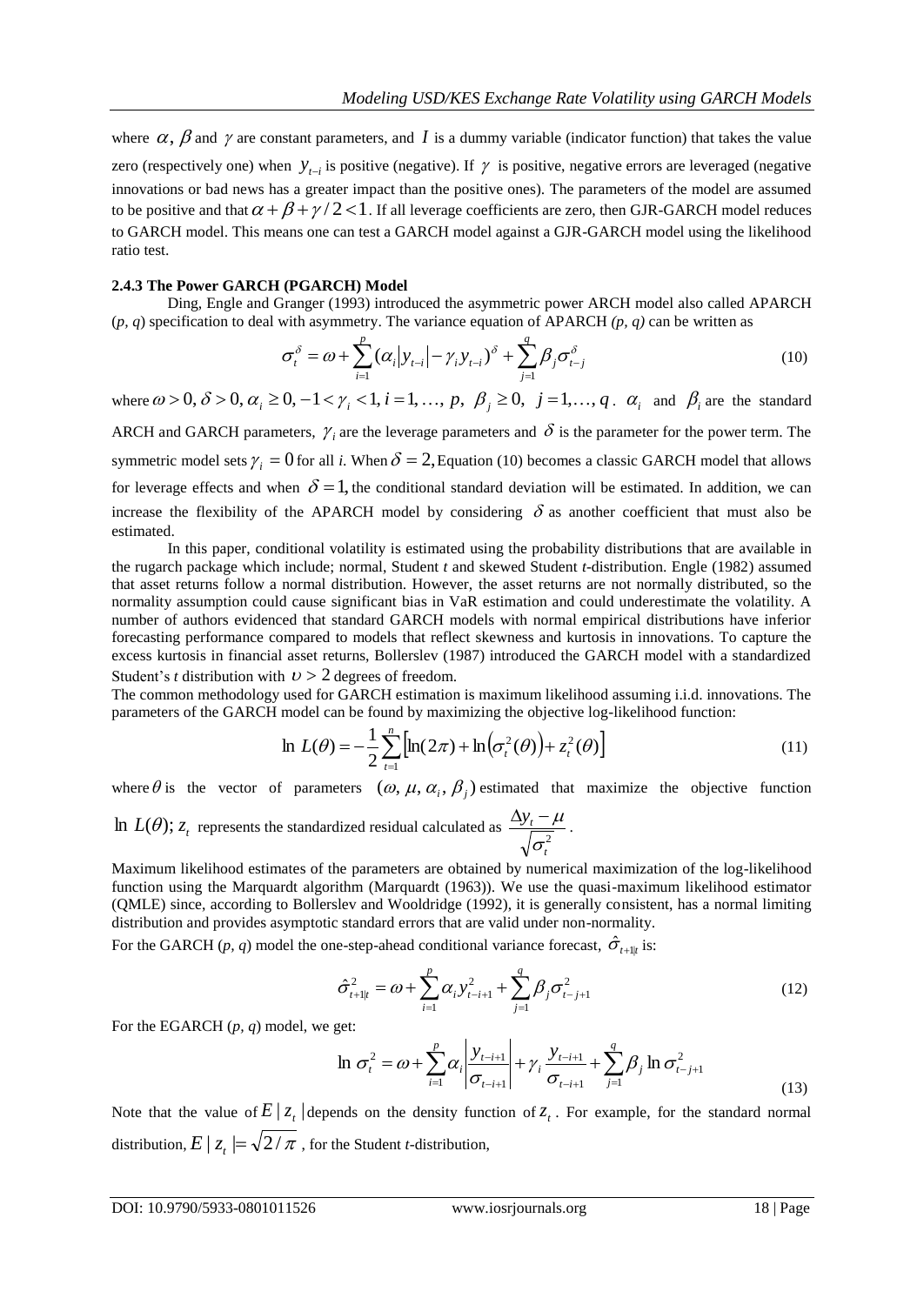$$
E \mid z_{t} \mid = \frac{2\Gamma[(1+v)/2]\sqrt{v-2}}{1+(v-1)\Gamma(v/2)\sqrt{\pi}},
$$

However, the quantity  $y_{t-i+1}\sigma^{-1}$  $1^{\bullet}$ <sub>t-i+1</sub>  $\overline{\phantom{0}}$  $y_{t-i+1} \sigma_{t-i+1}^{-1}$ , both with and without the absolute value operator, for  $i \ge 1$ , can be computed by the model as the values of both the innovation and its conditional standard deviation are available. Finally, the corresponding one-step ahead conditional variance forecast in the case of the GJR-GARCH (p, q) model is:

$$
\sigma_{t+1|t}^{2} = \omega + \sum_{i=1}^{p} \alpha_{i} y_{t-i+1} + \sum_{j=1}^{q} \beta_{j} \sigma_{t-j+1}^{2} + \gamma_{i} I_{t-i+1} y_{t-i+1}
$$
\n(14)

Therefore, to compute the one-step-ahead VaR forecast under all distributions, we compute the corresponding quantiles, which are then, multiply by the conditional standard deviation forecast, hence;

$$
VaR_{t+1|t} = F(\alpha)\hat{\sigma}_{t+1|t},\qquad(15)
$$

where  $F(\alpha)$  is the corresponding quantile of the assumed distribution, and  $\hat{\sigma}_{t+1|t}$  is the forecast of conditional standard deviation at time *t*.

According to Tsay (2010), if one further assumes that  $z_t$  is Gaussian, then the conditional distribution of  $r_{t+1}$ given the information available at time *t* is  $N(\hat{r}_{t+1|t}, \hat{\sigma}_{t+1|t})$ . Quantiles of this conditional distribution can easily be obtained for VaR calculation. For example, the 5% quantile is

$$
\hat{r}_{t+1|t} - 1.645 \hat{\sigma}_{t+1|t}.
$$

Therefore, if  $z_t$  of the GARCH model in Equation (12) is a standardized Student-*t* distribution with *v* degrees of freedom and the probability is *p*, then the quantile used to calculate the 1-period horizon VaR at time index *t* is

$$
\hat{r}_{t+1|t} - \frac{t_v(p)\hat{\sigma}_{t+1|t}}{\sqrt{v/(v-2)}}
$$

where  $t_{\nu}(p)$  is the *p*-th quantile of a Student-*t* distribution with  $\nu$  degrees of freedom.

#### **III. Empirical Results**

#### **3.1 Data**

Et al., 21.1 (21)  $\frac{1}{2} + \frac{1}{11} \left(1 + \frac{1}{11} \right) \left(1 + \frac{1}{11} \right) \left(1 + \frac{1}{11} \right) \left(1 + \frac{1}{11} \right) \left(1 + \frac{1}{11} \right) \left(1 + \frac{1}{11} \right) \left(1 + \frac{1}{11} \right) \left(1 + \frac{1}{11} \right) \left(1 + \frac{1}{11} \right) \left(1 + \frac{1}{11} \right) \left(1 + \frac{1}{11} \right) \left(1 + \frac{1}{$ The data set consists of the daily currency exchange rate of the US Dollar versus Kenyan Shilling (USD/KSH). These data are obtained from Central Bank of Kenya (CBK) website, (www.cbk.co.ke). The data set was for the period from January 3, 2003 to December 31, 2015, a total of 2818 observations. A visual inspection of Figure 1 shows that daily USD/KES exchange rate prices are not stationary. In order to test for stationarity an Augmented Dickey–Fuller test (ADF) for a unit root in a time series sample is performed. The computed ADF test-statistic in Table 1 is (-3.0) which greater than the critical values at one per cent significance level. Therefore, we fail to reject the null hypothesis that there is a unit root and that the series needs to be differenced in order to make it stationary.

| Table 1: Augmented Dickey-Fuller test of the daily returns |                                      |         |  |  |  |  |
|------------------------------------------------------------|--------------------------------------|---------|--|--|--|--|
| $-3.0$                                                     | ADF Test Statistic 1% Critical value | -3.4360 |  |  |  |  |
|                                                            | 5% Critical value                    | -2.8632 |  |  |  |  |
|                                                            | $10\%$ Critical value $-2.5677$      |         |  |  |  |  |
|                                                            |                                      |         |  |  |  |  |

The currency exchange rates are then transformed into daily log returns using the following returns formula:

$$
r_{t} = \log\left(\frac{P_{t}}{P_{t-1}}\right) \times 100\tag{16}
$$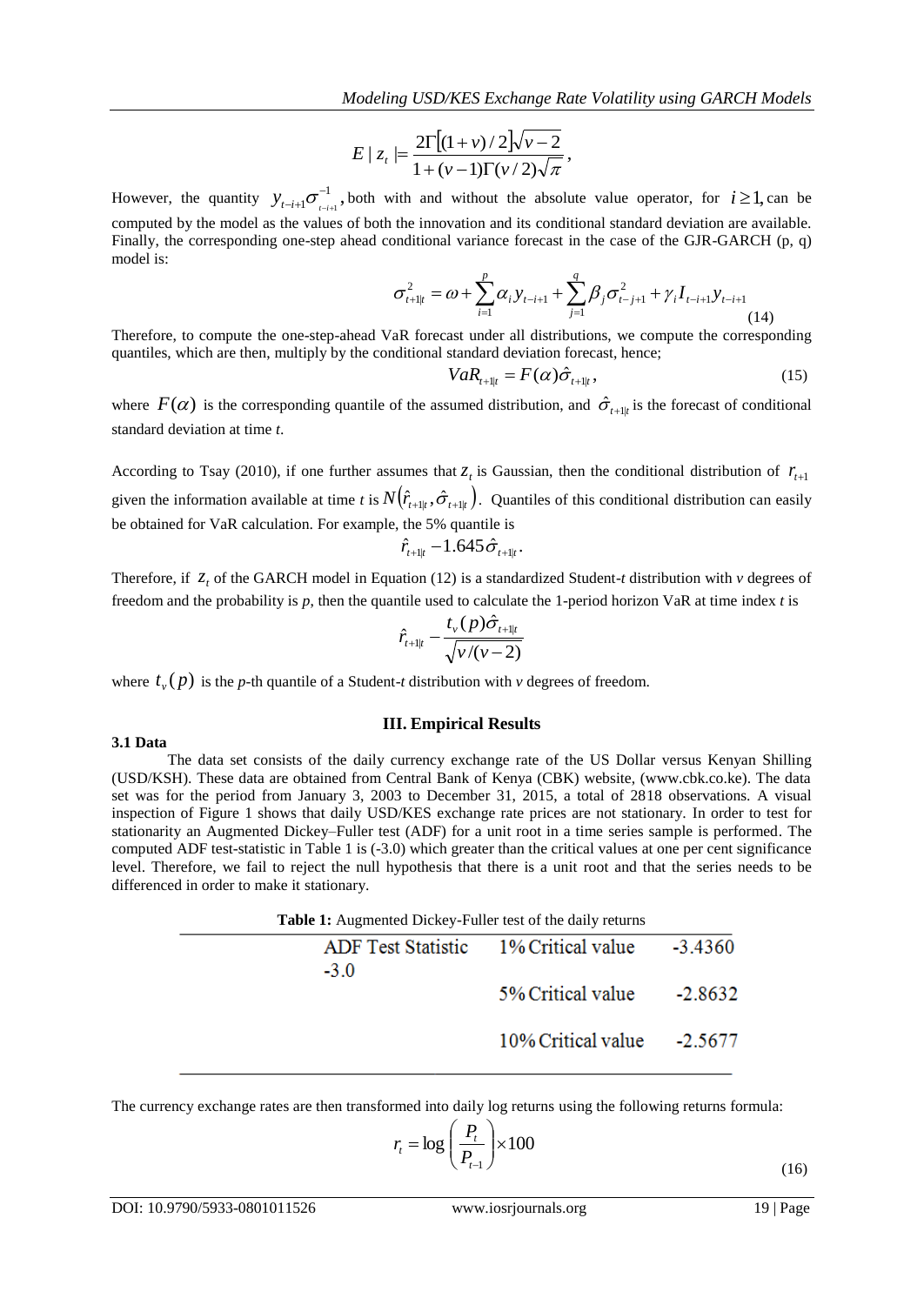where  $P_t$  is the daily closing value of the USD/KES exchange rate on day *t*.



**USD/KES Daily Exchange Rates** 



A plot of the log returns series for USD/KES exchange rates given in Figure 2 shows periods of high volatility, occasional extreme movements and volatility clustering, as upward movements tend to be followed by other upward movements and downward movements also followed by other downward movements. This indicates that the logarithm of USD/KES exchange rates is stationary after taking the first-difference, and the ADF test results in Table 2 confirm the stationarity of the return series data. The computed ADF test-statistic in Table 2 is (-10.0) which smaller than the critical values at 5% significance level.

**Table 2:** Augmented Dickey-Fuller test of the daily returns

| $-10$ | ADF Test Statistic 1% Critical value -3.4360 |           |
|-------|----------------------------------------------|-----------|
|       | 5% Critical value                            | $-2.8632$ |
|       | $10\%$ Critical value $-2.5677$              |           |

Daily Logarithmic Returns of USD/KES





A summary of the statistics of the return series data is given in Table 3. The mean is positive, suggesting that exchange returns increase slightly over time. The coefficient of skewness indicates that returns have asymmetric distribution, i.e., they are skewed to the left. The kurtosis of returns is 73.6776 which is greater than three, indicating that the distribution of returns follows a fat-tailed distribution, thereby exhibiting one of the important characteristics of financial time series data, namely that of leptokurtosis. The non-normality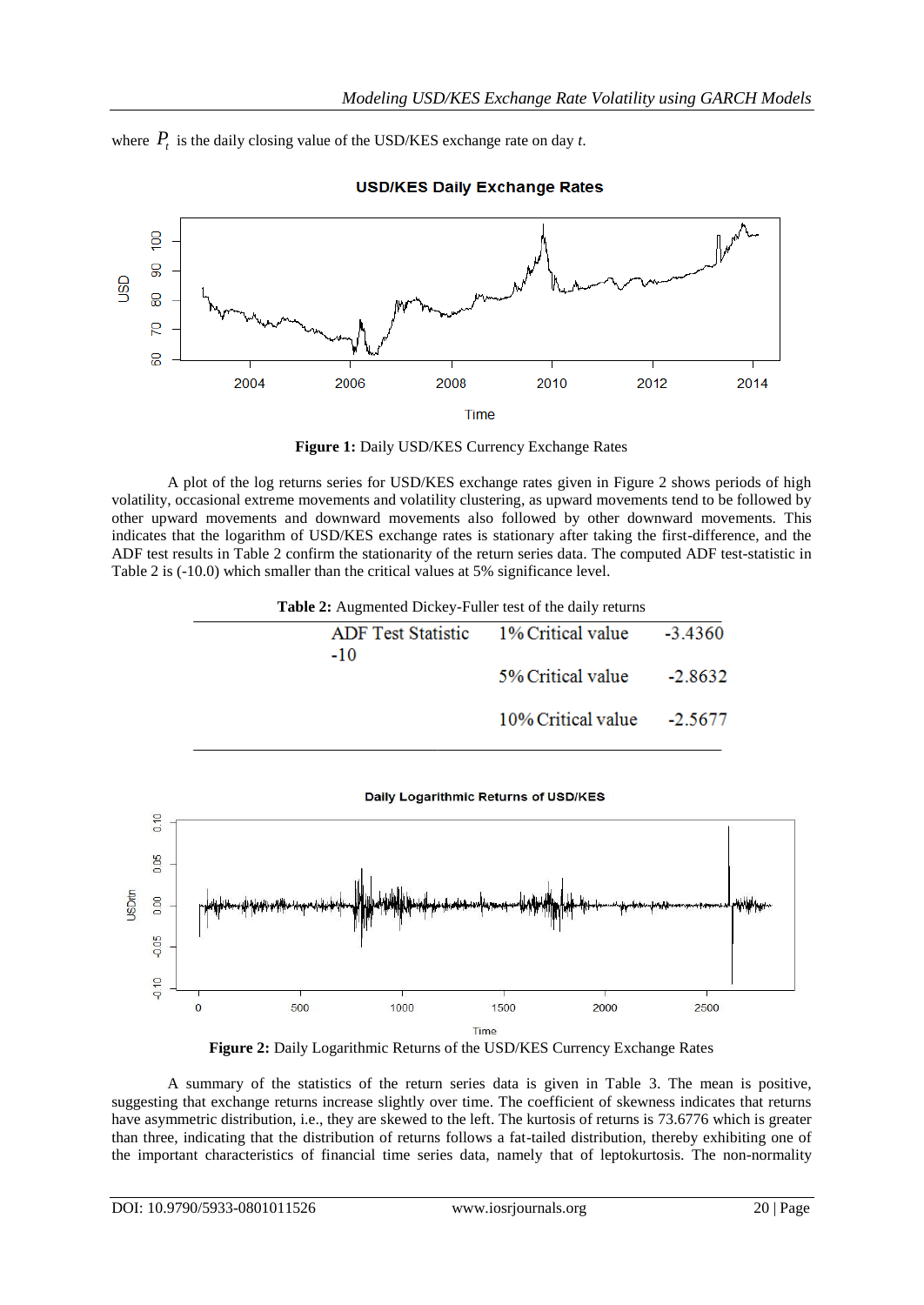condition is supported by a Jarque-Bera test which shows that the null hypothesis of normality is rejected at the five per cent level of significance.

| $\alpha$ . Summary Statistics for the features of OSD/KES exchange |             |  |  |  |  |  |
|--------------------------------------------------------------------|-------------|--|--|--|--|--|
| Number of Observations                                             | 2817        |  |  |  |  |  |
| Max.                                                               | 9.5776      |  |  |  |  |  |
| Min.                                                               | $-9.4458$   |  |  |  |  |  |
| Mean                                                               | 0.0069      |  |  |  |  |  |
| Median                                                             | 0.0053      |  |  |  |  |  |
| Variance                                                           | 0.3054      |  |  |  |  |  |
| Std.Dev                                                            | 0.5527      |  |  |  |  |  |
| <b>Skewness</b>                                                    | $-0.0736$   |  |  |  |  |  |
| Kurtosis                                                           | 73.6776     |  |  |  |  |  |
| Jarque-Bera                                                        | 638102.8932 |  |  |  |  |  |
| $JB$ p-value                                                       | 0.0000      |  |  |  |  |  |

**Table 3:** Summary Statistics for the returns of USD/KES exchange rates

The Ljung-Box test is applied to the daily log returns of the USD/KES exchange rates and the test results are shown in Table 4. The null hypothesis of the Ljung-Box is rejected for the returns, squared returns and absolute returns, at lags 1, 6, 10, 15 and 20. The test statistics are statistically significant with *p*-values not greater than 0.01, indicating that the returns are not white noise. Indeed, the daily exchange rate returns exhibits correlation.

Table 4: p -values based on the Ljung-Box test for of the USD/KES exchange rates

|                  | m                                             |                        | 6               | 10               | 15               | 20               |
|------------------|-----------------------------------------------|------------------------|-----------------|------------------|------------------|------------------|
| <b>Returns</b>   | $\mathcal{Q}_m$<br>-value<br>p                | 10<br>(0.0004)         | 40<br>(0.0000)  | 50<br>(0.0000)   | 60<br>(0.0000)   | 90<br>(0.0000)   |
| Squared returns  | $\mathcal{Q}_m$<br>-value<br>$\boldsymbol{p}$ | 6<br>(0.01)            | 20<br>(0.0004)  | 30<br>(0.002)    | 40<br>0.003      | 600<br>(0.0000)  |
| Absolute returns | $\mathcal{Q}_m$<br>-value<br>p                | <b>200</b><br>(0.0000) | 800<br>(0.0000) | 1000<br>(0.0000) | 1000<br>(0.0000) | 2000<br>(0.0000) |

From the results of Ljung-Box test in Table 4 and the autocorrelation (ACF) and partial autocorrelation (PACF) plots in Figure 3, for the exchange rate return series, absolute and squared return series shows that the return series exhibit autocorrelation at some lags at 5% level of significance. The presence of autocorrelation detected in the log return can be removed by fitting the simplest plausible ARMA *(p, q*) model to the data. On the other hand, the autocorrelation detected in the squared log returns, indicate that there exists conditional heteroskedasticity of the exchange rate returns series which could be removed by fitting the simplest plausible GARCH model to the ARMA filtered data.

## **3.2 Estimated Mean Equation**

An ARMA (*p, q*) model is used to fit the mean returns, as it provides a flexible and parsimonious approximation to conditional mean dynamics. The Autocorrelation Function (ACF) and Partial Autocorrelation Function (PACF) are used to determine the order of ARMA *(p, q)* models. The ACF and PACF plots given in Figure 3 suggest that the returns may be modeled by an ARMA (2, 2) process. Tsay and Tiao (1984) proposed the extended autocorrelation function (EACF) technique to identify the orders of a stationary or non-stationary ARMA process based on iterated least square estimates of the autoregressive parameters. The output of EACF is a two-way table, where the rows correspond to AR order *p* and the columns to MA order *q*. Therefore, the EACF suggests that the daily log returns of USD/KES exchange rate follow an ARMA *(2,* 0*)* model. This is in agreement with the result in Table 5 suggested by the best fitting model selected based on Bayesian Information Criterion (BIC) values. The criterion is to choose a model with minimum AIC and BIC and largest loglikelihood function. BIC always gives penalty for the additional parameters more than AIC does. So the ARMA (2, 0) is selected as the mean equation that mainly takes account of the BIC.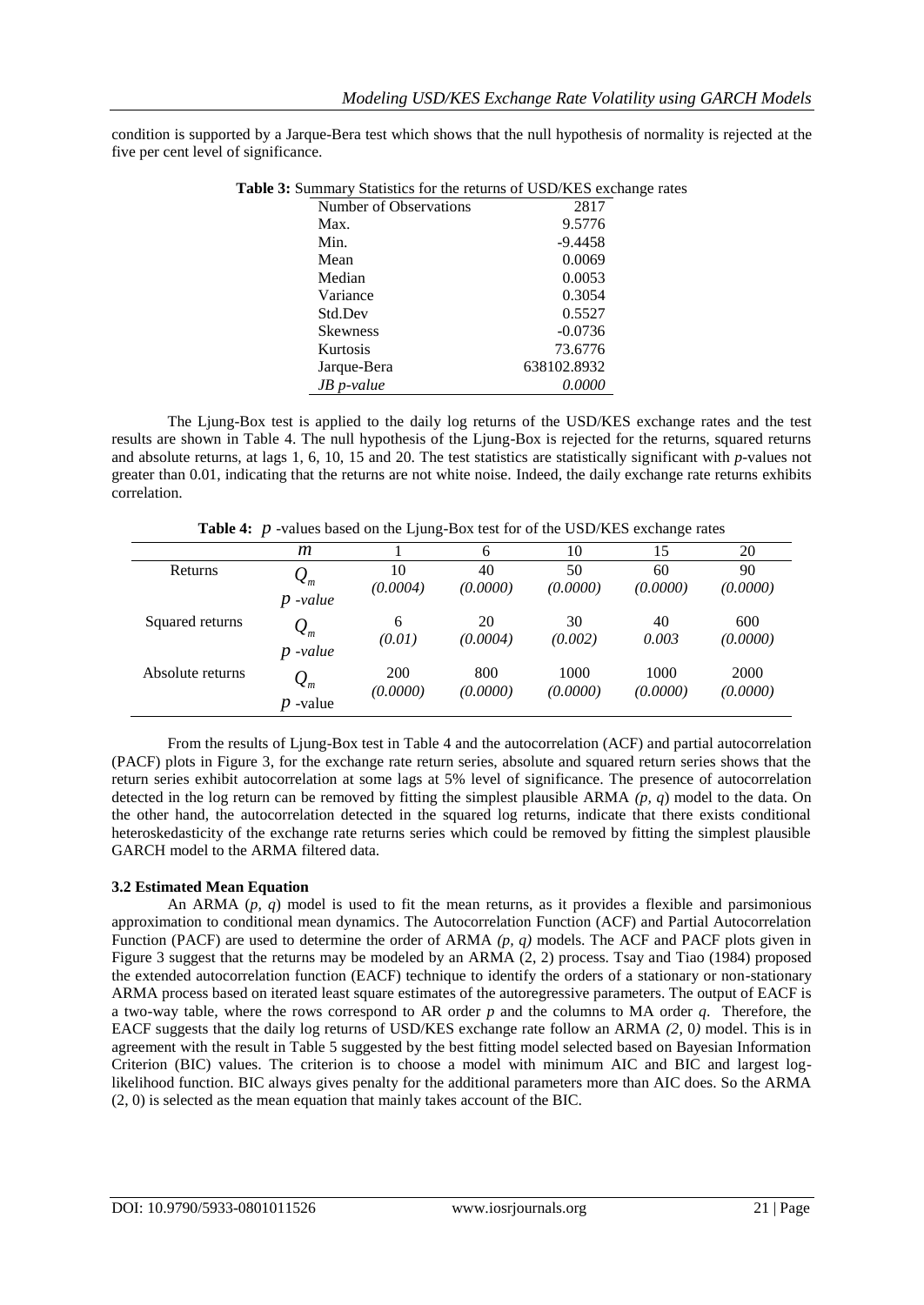

**Figure 3:** ACF/PACF Plots for USD/KES returns

## **3.3 Estimated Volatility Model**

The results of the fitted AR (2)-GARCH (1, 1) and AR (2)-GARCH –M (1, 1) models to the USD/KES log return series with normal distribution, Student's *t* distribution and skewed *t* distribution for the standardized residuals are presented in Table 6. The estimates of the model parameters are all significant for normal, Student's *t* and skewed *t* distribution except for the  $\omega$  parameter which is not significant for all the distributions.

The estimates of  $\phi_1$  and  $\phi_2$  are significant, supporting the use of the AR (2) model for the returns. Volatility shocks are persistent since the sum of the ARCH and GARCH coefficients are very close to one. The Box-Pierce Q statistics is insignificant up to lag 20, indicating that there is no excessive autocorrelation left in the residuals. Comparing the log-likelihood and information criterion in Table 6 within the three conditional distributions, the model with conditional distribution of skewed *t* has larger log-likelihood and smaller information criterion statistics than estimated by normal and *t* distribution which means this model is better fitted.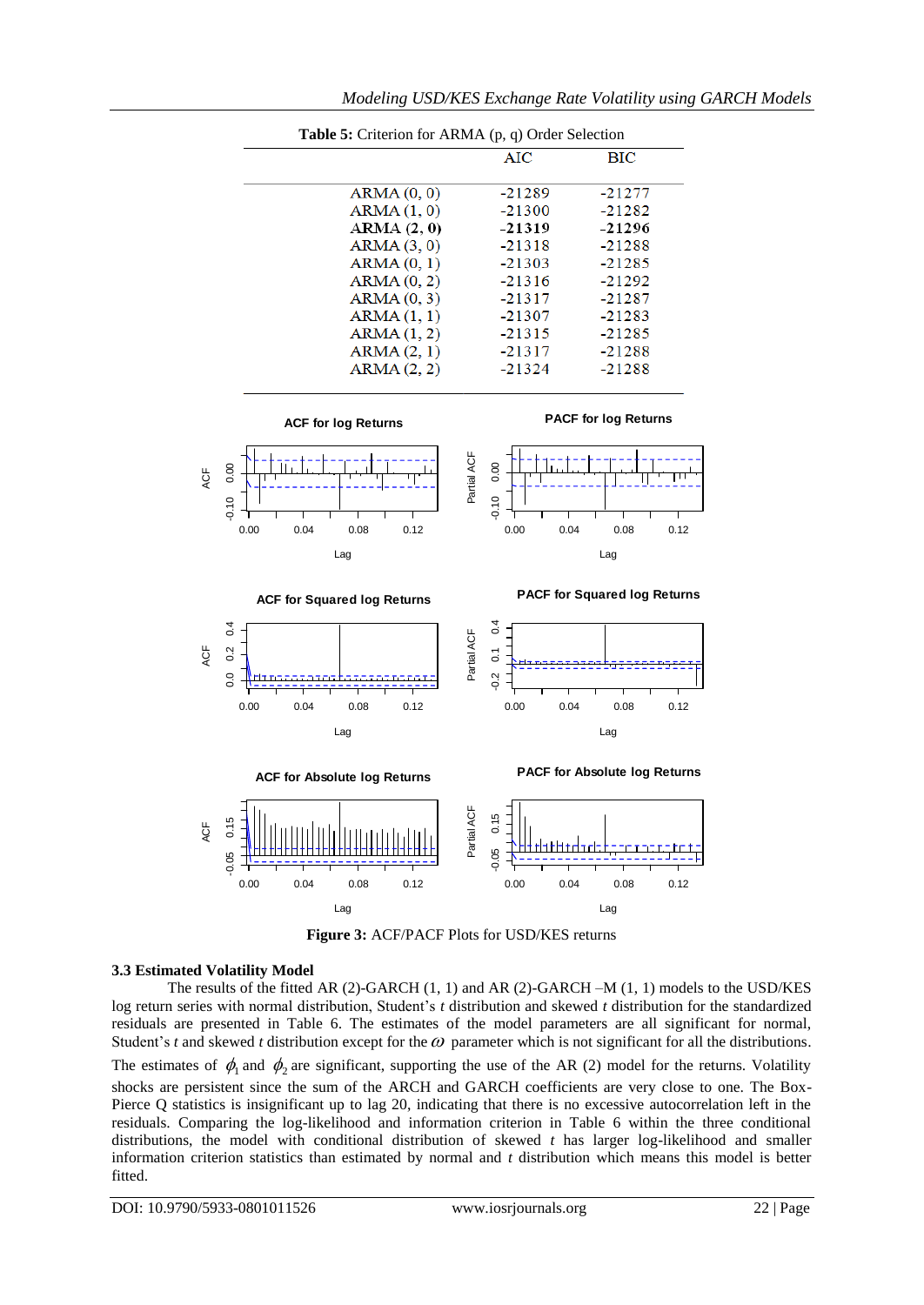|                                | $AR(2)-GARCH(1,1)$ |             |             | $AR(2)-GARCH-M(1,1)$ |             |             |  |
|--------------------------------|--------------------|-------------|-------------|----------------------|-------------|-------------|--|
|                                | <b>Normal</b>      |             | Skew t      | <b>Normal</b>        |             | Skew t      |  |
| $\mu$                          | 0.000137           | 0.000079    | 0.000093    | 0.000141             | 0.000082    | 0.000094    |  |
|                                | (0.00230)          | (0.01642)   | (0.017355)  | (0.005763)           | (0.018374)  | (0.017024)  |  |
| AR(1)                          | 0.132993           | 0.139786    | 0.139081    | 0.131115             | 0.139499    | 0.138878    |  |
|                                | (0.00000)          | (0.00000)   | (0.00000)   | (0.00000)            | (0.00000)   | (0.00000)   |  |
| AR(2)                          | $-0.097567$        | $-0.044787$ | $-0.045087$ | $-0.098027$          | $-0.044807$ | $-0.045080$ |  |
|                                | (0.00000)          | (0.012145)  | (0.011554)  | (0.000010)           | (0.012114)  | (0.011577)  |  |
| Omega                          | 0.00000            | 0.00000     | 0.00000     | 0.00000              | 0.00000     | 0.00000     |  |
|                                | (0.658234)         | (0.469487)  | (0.472896)  | (0.675454)           | (0.470185)  | (0.473492)  |  |
|                                | 0.120459           | 0.318323    | 0.317466    | 0.118585             | 0.318264    | 0.317520    |  |
| $\alpha_{1}$                   | (0.00000)          | (0.00000)   | (0.00000)   | (0.00000)            | (0.00000)   | (0.00000)   |  |
| $\beta_{\scriptscriptstyle 1}$ | 0.878420           | 0.680677    | 0.681534    | 0.880377             | 0.680736    | 0.681480    |  |
|                                | (0.00000)          | (0.00000)   | (0.00000)   | (0.00000)            | (0.00000)   | (0.00000)   |  |
| Skew                           |                    |             |             |                      |             | 1.011980    |  |
|                                |                    |             |             |                      |             | (0.00000)   |  |
| Shape                          |                    | 3.146979    | 1.013131    |                      | 3.147627    | 3.150416    |  |
|                                |                    | (0.00000)   | (0.00000)   |                      | (0.00000)   | (0.00000)   |  |
| <b>LLF</b>                     | 12002              | 12511       | 12512       | 12002                | 12511       | 12512       |  |
| AIC                            | $-8.5166$          | $-8.8778$   | $-8.8772$   | $-8.5167$            | $-8.8778$   | $-8.8772$   |  |
| <b>BIC</b>                     | $-8.5039$          | $-8.8630$   | $-8.8603$   | $-8.5167$            | $-8.8630$   | $-8.8603$   |  |

**Table 6:** Estimation of AR (2)-GARCH (1, 1) and AR (2)-GARCH-M (1, 1) with Different Distributions

\*P-values are shown in parentheses.

To capture the asymmetry dynamics and the presence of the "leverage effect" in the USD/KES exchange rate returns, the nonlinear asymmetric models; AR (2)-EGARCH (1, 1), AR (2)-GJR-GARCH (1, 1) and AR (2)-APARCH (1, 1) with conditional distributions; normal distribution, Student's *t* distribution and skewed *t* distribution are fitted to the exchange returns. Table 7 gives the results of the parameter estimates for the AR (2)-EGARCH  $(1, 1)$ , AR  $(2)$ -GJR-GARCH  $(1, 1)$  and AR  $(2)$ -APARCH  $(1, 1)$  models. The parameters estimates for these three models are all significant except for the mean under the AR (2)-EGARCH (1, 1) for the normal and skew *t* distribution, also the coefficient of the second term of autoregressive process under the skew *t* distribution and the coefficients of  $\alpha_1$  under the Student's *t* and skew *t* distribution are not significant. For both the AR (2)-GJR-GARCH (1, 1) and AR (2)-APARCH (1, 1)  $\omega$  is not significant for all the distribution. The parameter  $\gamma$  is not significant for the AR (2)-APARCH (1, 1) under the *t* distribution. The coefficient  $\gamma$  in the case of AR (2)-APARCH (1, 1) is statistically significant at level of significance of 5% implying that there is an asymmetry under the normal distribution. On the other hand, its negative value indicates the presence of the "leverage effect". The coefficient  $\gamma$  in the AR (2)-E-GARCH (1, 1) and AR (2)-GJR-GARCH (1, 1) is significantly different from zero, which indicates the presence of asymmetry. The value of  $\gamma$  which is less than zero implies presence of the "leverage effect". According to the log-likelihood value and information criterion of the estimated models, the APARCH model has the larger log-likelihood value and smaller information criterion compared with E-GARCH model and GJR-GARCH model. Secondly, comparing within the APARCH models under normal distribution, and Student's *t* distribution, the model with conditional Student's *t* distribution outperforms the normal distribution which means this model is superior in modeling the USD/KES exchange rate returns with asymmetry and fat tail.

The estimated power parameter  $\delta$  in the APARCH model is 2.44 which is slightly different from the estimated result of Ding, Granger and Engle (1993)'s under the normal distribution which is 1.43. This may be caused by the time period of the data is different and then mean equation is also different to model the data. But  $\delta$  in this paper is still significantly different from 1 (GJR-GARCH) or 2 (GARCH). When the conditional distribution changes to *t* distribution  $\delta$  is getting smaller to 0.73, however, using the same test as in Ding, Granger and Engle (1993)'s paper, let  $l_0$  be the log-likelihood of value under the GARCH model which is set as the null hypothesis, while the alternative hypothesis is APARCH model with log-likelihood is *l*, then  $2(l - l_0)$ have a  $\chi_2$  distribution with 2 degrees of freedom when  $H_0$  is true. Then, under the Student's t distribution  $2(l - l_0) = 2(12547 - 12511) = 72$ , which means we can reject the null hypothesis that the data is generated from GARCH model. And also in the same way we can reject that the data is generated from E-GARCH model and GJR-GARCH model.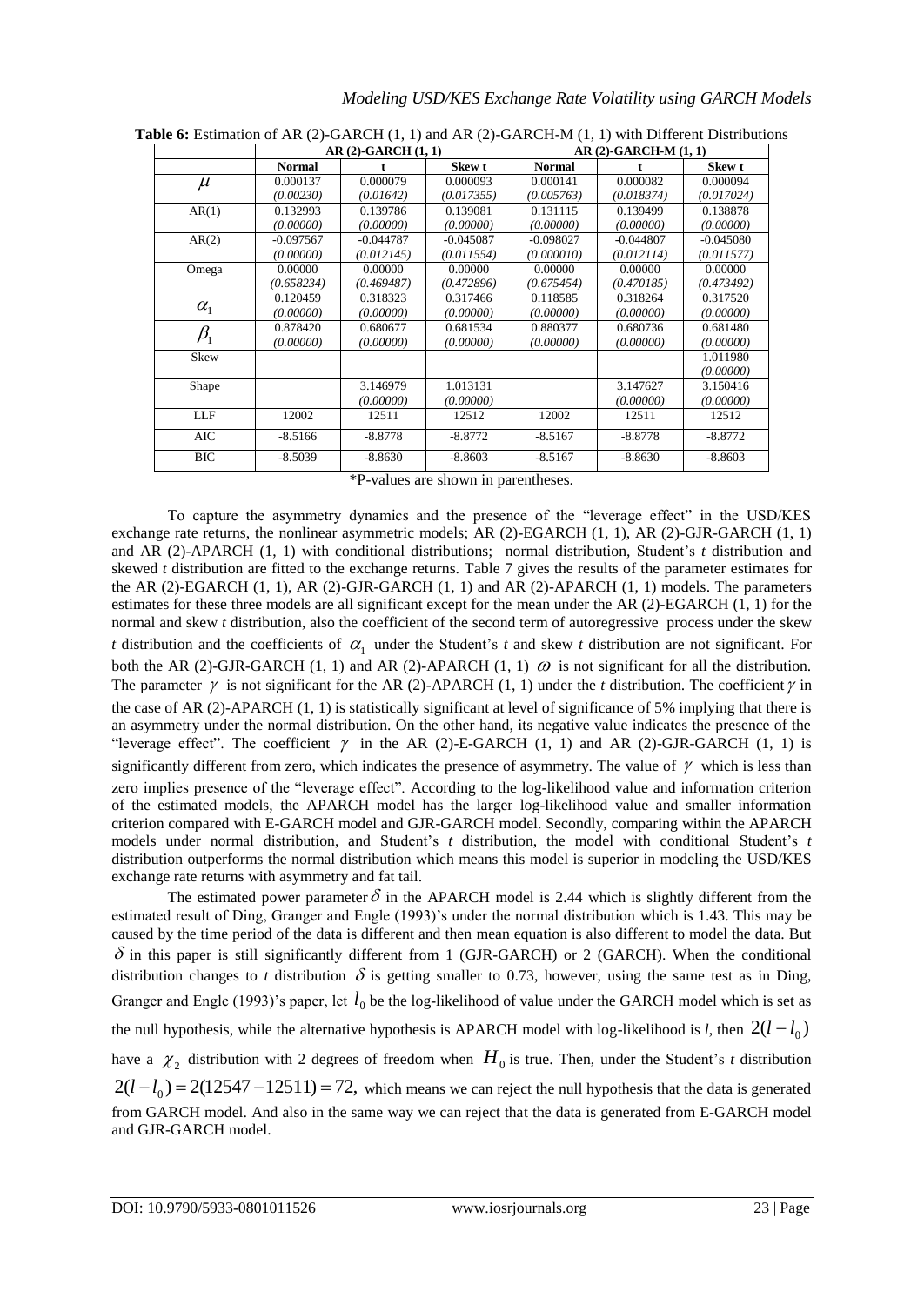| <b>Table 7:</b> Estimation of AR $(2)$ -EGARCH $(1, 1)$ and AR $(2)$ -GJR-GARCH $(1, 1)$ with Different Distributions |                      |             |             |                         |             |             |                             |             |
|-----------------------------------------------------------------------------------------------------------------------|----------------------|-------------|-------------|-------------------------|-------------|-------------|-----------------------------|-------------|
|                                                                                                                       | $AR(2)-EGARCH(1, 1)$ |             |             | $AR(2)-GJR-GARCH(1, 1)$ |             |             | <b>AR (2)-APARCH (1, 1)</b> |             |
|                                                                                                                       | <b>Normal</b>        |             | Skew t      | <b>Normal</b>           |             | Skew t      | <b>Normal</b>               |             |
| $\mu$                                                                                                                 | $-0.000138$          | 0.000077    | 0.000085    | 0.00154                 | 0.000084    | 0.000100    | 0.000100                    | 0.00059     |
|                                                                                                                       | (0.103591)           | (0.010444)  | (0.052036)  | (0.000768)              | (0.011170)  | (0.010824)  | (0.031989)                  | (0.00000)   |
| AR(1)                                                                                                                 | 0.121891             | 0.128796    | 0.128516    | 0.134449                | 0.139695    | 0.139224    | 0.134804                    | 0.091779    |
|                                                                                                                       | (0.000036)           | (0,00000)   | (0.00000)   | (0.00000)               | (0.00000)   | (0.00000)   | (0.00000)                   | (0.00000)   |
| AR(2)                                                                                                                 | $-0.046525$          | $-0.029849$ | $-0.029962$ | $-0.097030$             | $-0.043918$ | $-0.043998$ | $-0.100342$                 | $-0.011551$ |
|                                                                                                                       | (0.000491)           | (0.038131)  | (0.076620)  | (0.000011)              | (0.013838)  | (0.013590)  | (0.000004)                  | (0.00000)   |
| Omega                                                                                                                 | $-0.535835$          | $-0.599479$ | $-0.599915$ | 0.000000                | 0.000000    | 0.000000    | 0.000000                    | 0.000000    |
|                                                                                                                       | (0.00000)            | (0.000097)  | (0.000098)  | (0.665489)              | (0.482739)  | (0.489444)  | (0.981524)                  | (0.962086)  |
| $\alpha_{1}$                                                                                                          | 0.111569             | 0.022818    | 0.022900    | 0.13854                 | 0.354876    | 0.354889    | 0.087753                    | 0.394055    |
|                                                                                                                       | (0.00000)            | (0.453770)  | (0.452603)  | (0.00000)               | (0.00000)   | (0.00000)   | (0.00000)                   | (0.00000)   |
| $\beta_{1}$                                                                                                           | 0.942070             | 0.944689    | 0.944655    | 0.879810                | 0.686124    | 0.687931    | 0.879502                    | 0.855587    |
|                                                                                                                       | (0.00000)            | (0,00000)   | (0.00000)   | (0.00000)               | (0.00000)   | (0.00000)   | (0.00000)                   | (0.00000)   |
| Gamma                                                                                                                 | 0.484044             | 0.554240    | 0.554074    | $-0.025328$             | $-0.084006$ | $-0.086881$ | $-0.051172$                 | $-0.085833$ |
|                                                                                                                       | (0.00000)            | (0,00000)   | (0.00000)   | (0.026778)              | (0.049376)  | (0.041340)  | (0.035613)                  | (0.066427)  |
| Delta                                                                                                                 |                      |             |             |                         |             |             | 2.437594                    | 0.727418    |
|                                                                                                                       |                      |             |             |                         |             |             | (0.00000)                   | (0.00000)   |
| Skew                                                                                                                  |                      |             | 1.006334    |                         |             | 1.014788    |                             |             |
|                                                                                                                       |                      |             | (0.00000)   |                         |             | (0.00000)   |                             |             |
| Shape                                                                                                                 |                      | 2.386515    | 2.387376    |                         | 3.145621    | 3.148859    |                             | 2.100008    |
|                                                                                                                       |                      | (0.00000)   | (0.00000)   |                         | (0.00000)   | (0.00000)   |                             | (0.00000)   |
| LLF                                                                                                                   | 11557                | 12505       | 12505       | 12004                   | 12513       | 12514       | 11997                       | 12547       |
| AIC                                                                                                                   | $-8.2004$            | $-8.8728$   | $-8.8721$   | $-8.5177$               | $-8.8785$   | $-8.8780$   | $-8.5119$                   | $-8.9014$   |
| <b>BIC</b>                                                                                                            | $-8.1857$            | $-8.8559$   | $-8.8531$   | $-8.5029$               | $-8.8616$   | $-8.8590$   | $-8.4950$                   | $-8.8825$   |

*Modeling USD/KES Exchange Rate Volatility using GARCH Models* 

\*P-values are shown in parentheses.

The GARCH models with the innovations of Student's *t* and skewed Student's *t* distributions have a better fit in general than the models with normal distribution innovations since they have the highest loglikelihood function (LLF) and smallest AIC and BIC. Secondly, the values of the AIC, BIC and LLF for all the models with Student's *t* and skewed Student's *t* distributions innovations are not significantly different. This implies that the models with Student's *t* and skewed Student's *t* distributions innovations would result in the same conclusions. The volatility (conditional variance) process and standardized residuals for the AR (2) -APARCH (1, 1) model with Student *t* distribution is plotted in Figure 4.



**Figure 4:** Volatility (conditional variance) process and standardized residuals of exchange rate returns derived from the AR (2)-APARCH (1, 1) residuals.

The plot in Figure 4 shows that the model is well specified. The ACF of the square standardized residuals compares well with the ACF of the square returns in Figure 3. This shows that AR (2)-APARCH (1, 1) Student-*t* model sufficiently explains the heteroscedasticity effect in the returns, thus we can conclude that the model fit the USD/KES returns well. The Ljung-Box test of the standardized residuals at different lags confirms that standardized residuals have no correlation.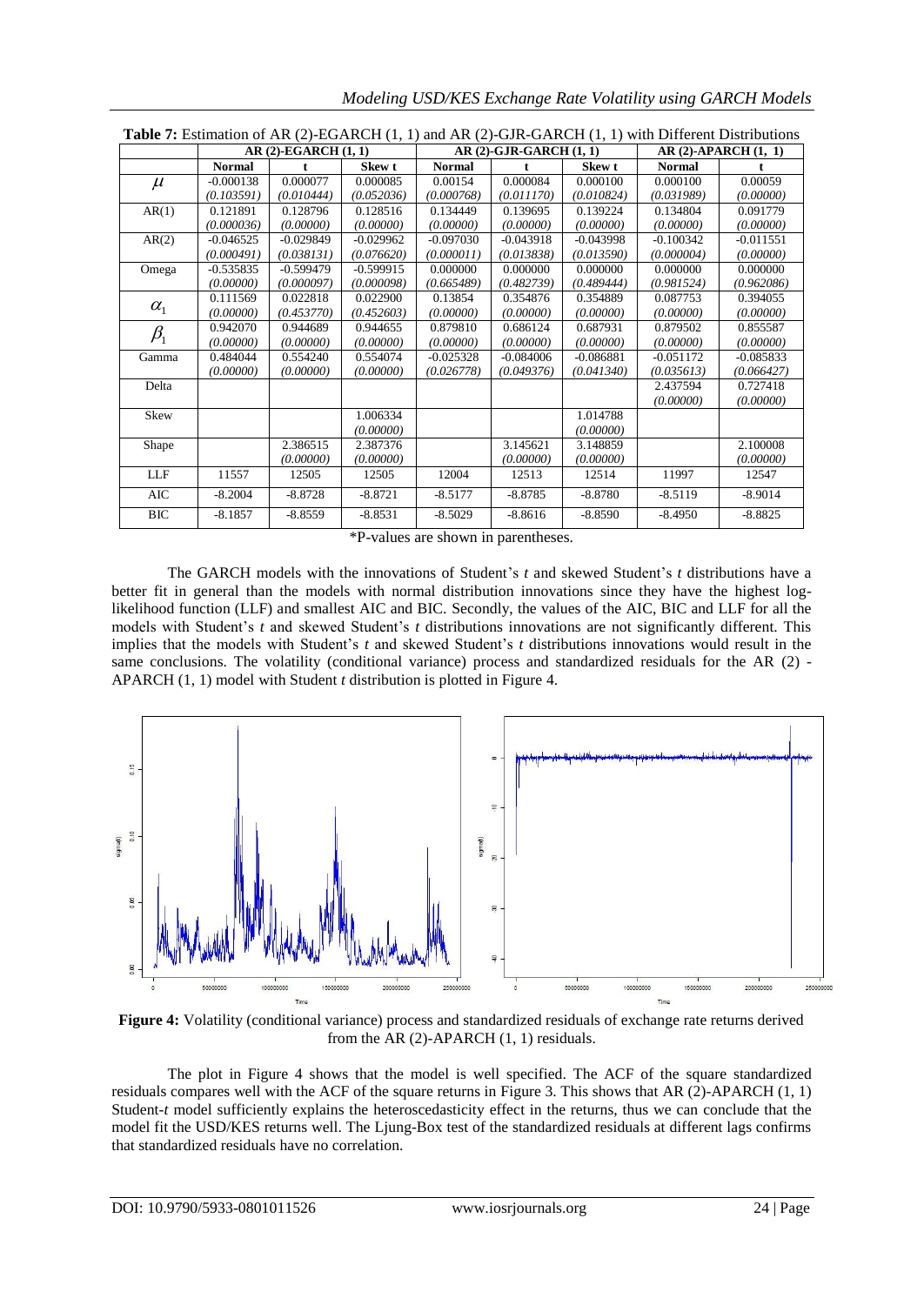The future return rate and volatility for one-day-ahead based on the estimated parameters of the models are obtained. These forecasted values are necessary for the estimation of Value at Risk (VaR). The estimated values of the VaR parameters for one-day-ahead as well as the probabilities of 95% and 99% are exhibited in Table 8.

| <b>Table 6:</b> Econometric Estimation of the parameters of van for One-Gav-allead befour |                |                |                  |                |                |  |  |  |
|-------------------------------------------------------------------------------------------|----------------|----------------|------------------|----------------|----------------|--|--|--|
| Model                                                                                     | <b>GARCH</b>   | <b>GARCH-M</b> | <b>GJR-GARCH</b> | <b>EGARCH</b>  | <b>APARCH</b>  |  |  |  |
|                                                                                           | t distribution | t distribution | t distribution   | t distribution | t Distribution |  |  |  |
| Forecasted return                                                                         | 0.00005066     | 0.0000522      | 0.000055         | 0.00004574     | 0.00002786     |  |  |  |
| Forecasted                                                                                | 0.00127        | 0.00127        | 0.001269         | 0.00159        | 0.002049       |  |  |  |
| conditional variance                                                                      |                |                |                  |                |                |  |  |  |
| VaR 0.95                                                                                  | $-0.16%$       | $-0.16%$       | $-0.16%$         | $-0.16%$       | $-0.16%$       |  |  |  |
| VaR 0.99                                                                                  | $-0.33%$       | $-0.33%$       | $-0.33%$         | $-0.35%$       | $-0.36%$       |  |  |  |

**Table 8:** Econometric Estimation of the parameters of VaR for One-day-ahead period

The estimated VaR values obtained with the GARCH approach are negative. The negative sign is usually ignored since it's an indicator of loss. With probability of 0.95 the expected maximum loss due to having to change 1 US Dollars to KES is around in one day period.

## **IV. Conclusions**

Modeling and forecasting the volatility of exchange rate returns has become an important field of empirical research in finance. This is because volatility is considered as an important concept in many economic and financial applications like asset pricing, risk management and portfolio allocation. This paper attempts to explore the comparative performance of different econometric volatility forecasting models in the terms of their ability to estimate VaR in the USD/KES exchange rates. A total of five different models were considered in this study. The volatility of the USD/KES returns have been modeled by using a univariate Generalized Autoregressive Conditional Heteroscedastic (GARCH) models including both symmetric and asymmetric models that captures most common stylized facts about exchange returns such as volatility clustering and leverage effect, these models are GARCH (1, 1), GARCH-M (1, 1), exponential GARCH (1, 1), GJR GARCH (1, 1) and APARCH (1, 1) following three residual distributions namely; normal, Student's *t*-distribution and Skewed Student's *t*-distribution. The first two models are used for capturing the symmetry effect whereas the second group of models is for capturing the asymmetric effect. The study used the USD/KES exchange rates data from the Central Bank of Kenya (CBK) for the period 3<sup>rd</sup> January 2003 to 31<sup>st</sup> December, 2015. Based on the empirical results presented, the following can be concluded:

The paper finds strong evidence that daily returns could be characterized by the above mentioned models. The USD/KES data showed a significant departure from normality and existence of conditional heteroscedasticity in the residuals series. Descriptive statistics for the USD/KES exchange rates show presence of negative skewness and excess kurtosis. The results of the conducted ARCH-LM test point out significant presence of ARCH effect in the residuals as well as volatility clustering effect. Standardized residuals and standardized residuals squared were white noise. The econometric estimation of VaR can be related to the chosen GARCH model. Therefore a first step in estimation of the parameters of VaR is a detailed specification analysis of the potential models. Based on the estimated model, a 1-step-ahead forecasting is taken to forecast the future value of the exchange rate returns and the conditional volatility. The values are used to estimate VaR. The empirical results have indicated that the most adequate GARCH models for estimating and forecasting VaR in the USD/KES exchange rates are the asymmetric APARCH, GJR-GARCH and EGARCH model with Student's *t*-distribution. These models have a better fit of the exchange returns, since they have the largest loglikelihood function and smallest AIC and BIC. We also compared the one step-ahead VaR estimate from the asymmetric models with Student's *t*-distribution and from the results the conclusion was that the AR (2)- APARCH (1, 1) model is also superior in the estimating the one-step-ahead VaR.

The findings in this paper have important implications regarding VaR estimation in volatile times, market timing, portfolio selection etc. that have to be addressed by investors and other risk managers operating in emerging markets. However, the limitation of the study is that the empirical research focused only on the USD/KES exchange rate and therefore the findings cannot be generalized to other exchange rates in the market. In the future research a wider sample of exchange rates should be used to compare the performance of the most commonly used foreign currencies in the market and the inclusion of other asymmetric GARCH-type models, testing and comparing their predictive performance.

## **References**

- [1] Black, F. (1976). Studies of stock price volatility changes.
- [2] Bollerslev, T. (1986). Generalized autoregressive conditional heteroskedasticity. *Journal of econometrics*, *31*(3), 307-327.

[3] Bollerslev, T. (1987). A conditionally heteroskedastic time series model for speculative prices and rates of return. The review of *economics and statistics*, 542-547.

[4] Brooks, C. (2008). Introductory financial econometrics.